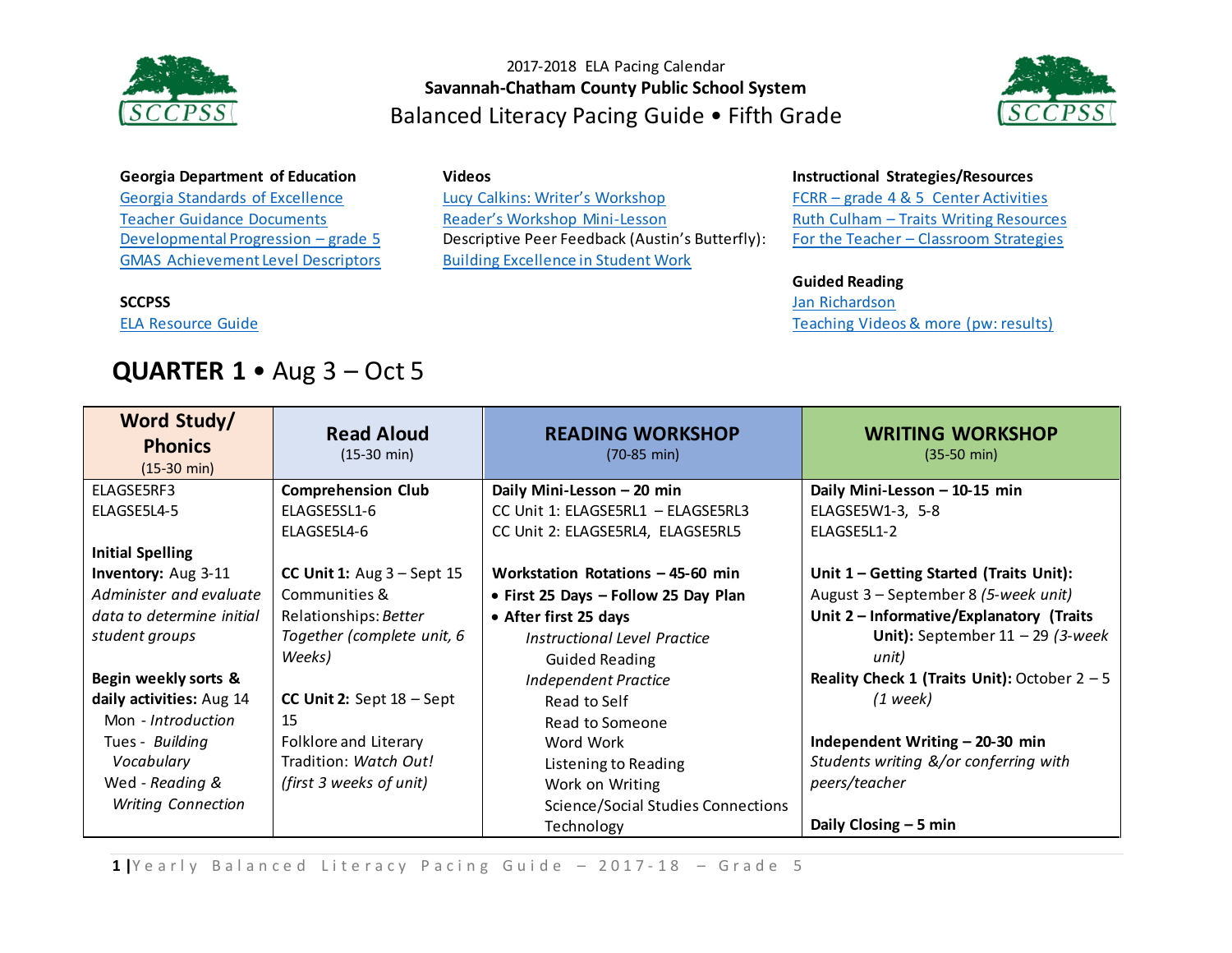



| Thursday Blind Sort<br>&/or Games                                                                                                                                        | Daily Closing $-5$ min                                                                                                              | Assessments (End of Each Unit): BOY   |
|--------------------------------------------------------------------------------------------------------------------------------------------------------------------------|-------------------------------------------------------------------------------------------------------------------------------------|---------------------------------------|
| Friday - <b>Assessment</b>                                                                                                                                               |                                                                                                                                     | Benchmark Paper, Scoring Guides - All |
| (NOTE: Additional time,<br>support, and instructional<br>focus may be delivered<br>during Guided Reading,<br>Workstation rotations, &<br>Writing Workshop as<br>needed.) | <b>Assessments</b><br>Performance Tasks:<br>$5RL1 - 5RL4$<br>Unify after each Comp Club unit:<br>CC Unit 1: ELAGSE5RL1 - ELAGSE5RL3 | <b>Traits</b>                         |

# **QUARTER 2** • Oct 6 – Dec 15

| Word Study/<br><b>Phonics</b><br>$(15-30 \text{ min})$ | <b>Read Aloud</b><br>$(15-30 \text{ min})$ | <b>READING WORKSHOP</b><br>$(70-85 \text{ min})$ | <b>WRITING WORKSHOP</b><br>$(35-50 \text{ min})$ |
|--------------------------------------------------------|--------------------------------------------|--------------------------------------------------|--------------------------------------------------|
| ELAGSE5RF3                                             | <b>Comprehension Club</b>                  | Daily Mini-Lesson - 20 min                       | Daily Mini-Lesson - 10-15 min                    |
| ELAGSE5L4-5                                            | ELAGSE5SL1-6                               | CC Unit 2: ELAGSE5RL6 - ELAGSE5RL9               | ELAGSE5W1-3, 5-8                                 |
|                                                        | ELAGSE5L4-6                                | CC Unit 3: ELAGSE5RI1 - ELAGSE5RI3               | ELAGSE5L1-2                                      |
| Weekly sorts & daily                                   |                                            |                                                  |                                                  |
| activities:                                            | <b>CC Unit 2:</b> Oct $6 - Oct$ 27         | Workstation Rotations - 45-60 min                | Unit 3 - Narrative (Traits Unit): October 6      |
| Mon - Introduction                                     | Folklore and Literary                      | Instructional Level Practice                     | $-27$ (3-week unit)                              |
| Tues - Building                                        | Tradition: Watch Out!                      | <b>Guided Reading</b>                            | Reality Check 2 (Traits Unit): October 30 -      |
| Vocabulary                                             | (remaining 3 weeks of unit)                | <b>Independent Practice</b>                      | November 3 (1 week)                              |
| Wed - Reading &                                        |                                            | Read to Self                                     | Unit 4 - Opinion (Traits Unit): November 6       |
| <b>Writing Connection</b>                              | CC Unit 3: Oct $30 - Dec 15$               | Read to Someone                                  | - December 8 (3-week unit)                       |
| Thursday Blind Sort                                    | Living Things: Under the                   | Word Work                                        | Reality Check 3 (Traits Unit): December 11       |
| &/or Games                                             | Surface (complete unit 6                   | Listening to Reading                             | $-15(1 week)$                                    |
| Friday - Assessment                                    | weeks)                                     | Work on Writing                                  |                                                  |
|                                                        |                                            | <b>Science/Social Studies Connections</b>        | Independent Writing - 20-30 min                  |
| (NOTE: Additional time,                                |                                            | Technology                                       | Students writing &/or conferring with            |
| support, and instructional                             |                                            |                                                  | peers/teacher                                    |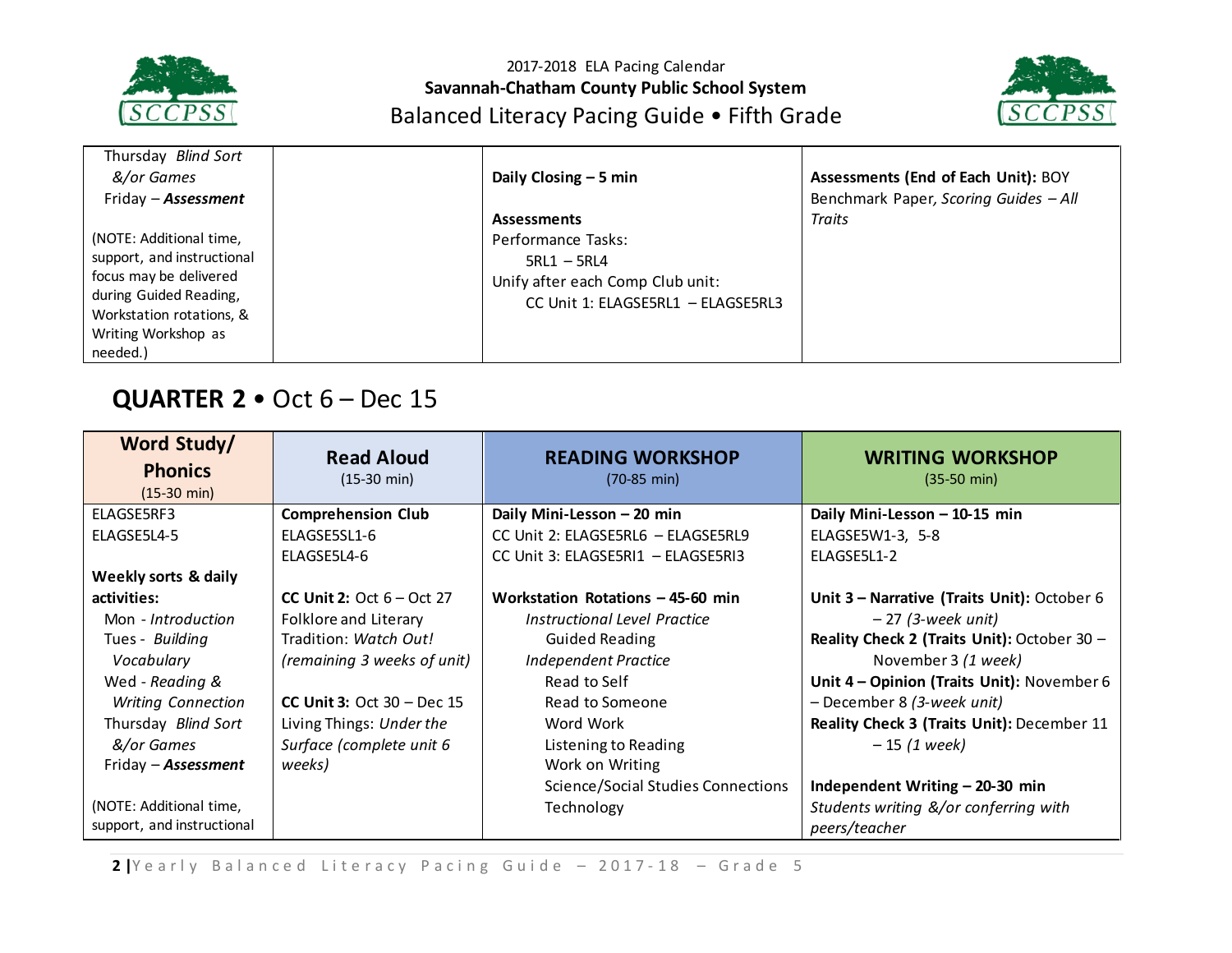



| focus may be delivered<br>during Guided Reading,            | Daily Closing $-5$ min                                                                                                                                                                     | Daily Closing $-5$ min                                         |
|-------------------------------------------------------------|--------------------------------------------------------------------------------------------------------------------------------------------------------------------------------------------|----------------------------------------------------------------|
| Workstation rotations, &<br>Writing Workshop as<br>needed.) | <b>Assessments</b><br>Performance Tasks:<br>$5RL6 - 5RL9$<br>$5R11 - 5R13$<br>Unify after each Comp Club unit:<br>CC Unit 2: ELAGSE5RL4 - ELAGSE5RL9<br>CC Unit 3: ELAGSE5RI1 - ELAGSE5RI3 | Assessments (End of Each Unit): Scoring<br>Guides - All Traits |

# **QUARTER 3** • Jan 3 – March 7

| $(15-30 \text{ min})$<br>$(70-85 \text{ min})$<br>$(35-50 \text{ min})$<br>$(15-30 \text{ min})$                                                                                                                                                                                                                                                                                                                                                                                                                                                                                                                                                                                                                                                                                                                                                                                                                                                                                                                                                                                                                                                                                                                                                                                                                                                                                                            |  |
|-------------------------------------------------------------------------------------------------------------------------------------------------------------------------------------------------------------------------------------------------------------------------------------------------------------------------------------------------------------------------------------------------------------------------------------------------------------------------------------------------------------------------------------------------------------------------------------------------------------------------------------------------------------------------------------------------------------------------------------------------------------------------------------------------------------------------------------------------------------------------------------------------------------------------------------------------------------------------------------------------------------------------------------------------------------------------------------------------------------------------------------------------------------------------------------------------------------------------------------------------------------------------------------------------------------------------------------------------------------------------------------------------------------|--|
| <b>Comprehension Club</b><br>ELAGSE5RF3<br>Daily Mini-Lesson - 20 min<br>Daily Mini-Lesson - 10-15 min<br>ELAGSE5L4-5<br>ELAGSE5SL1-6<br>CC Unit 5: ELAGSE5RI4 - ELAGSE5RI9<br>ELAGSE5W1-3, 5-8<br>ELAGSE5L4-6<br>CC Unit 4: ELAGSE5RL1 - ELAGSE5RL3<br>ELAGSE5L1-2<br>Begin weekly sorts &<br>daily activities: Aug 14<br>CC Unit 5: Jan $3$ – Feb 16<br>Workstation Rotations $-45-60$ min<br>Unit 5 - Informative/Explanatory (Traits<br>Instructional Level Practice<br>Inspired by True Stories: It<br>Unit): January $3 - 26$ (3-week unit)<br>Mon - Introduction<br>Guided Reading/Teacher led small<br>Reality Check 4 (Traits Unit): January 29 -<br>Tues - Building<br>Takes a Leader<br>group<br>Vocabulary<br>(complete unit, 6.5 Weeks)<br>February 2 (1 week)<br>Independent Practice<br>Unit 6 - Narrative (Traits Unit): February 5<br>Wed - Reading &<br>Read to Self<br>$-$ March 1 (3-week unit)<br>CC Unit 4: Apr $2 - May 4$<br><b>Writing Connection</b><br>Read to Someone<br>Reality Check 5 (Traits Unit): March $2 - 7$<br>Thursday Blind Sort<br>A Sense of Self: Dealing<br>Word Work<br>&/or Games<br>With Change<br>$(1$ week)<br>Listening to Reading<br>(wks 1-3 of 6 wks)<br>Friday - <b>Assessment</b><br>Work on Writing<br>Independent Writing - 20-30 min<br>Science/Social Studies Connections<br>(NOTE: Additional time,<br>Technology<br>support, and instructional |  |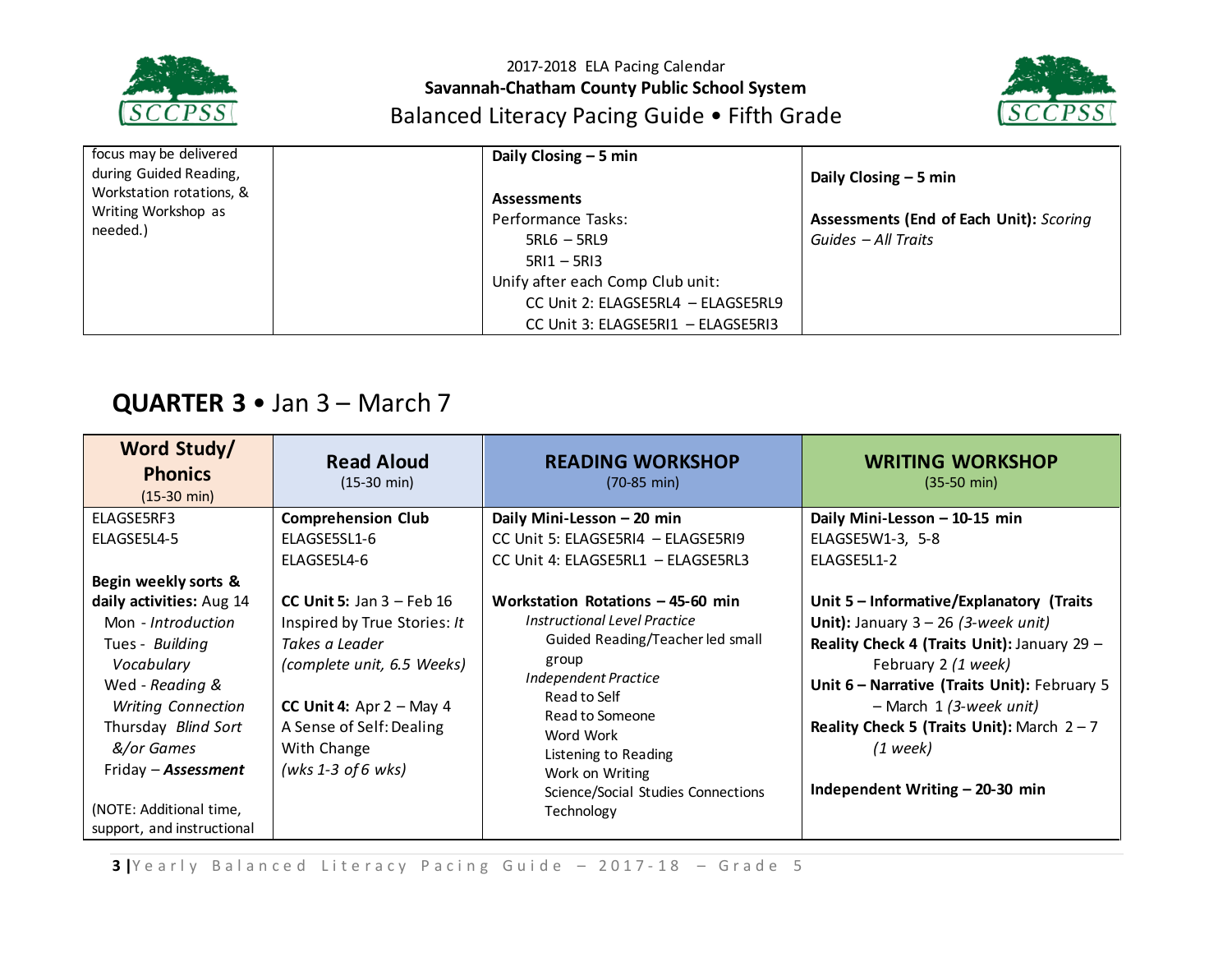



| focus may be delivered                                      |  | Daily Closing $-5$ min             | Students writing &/or conferring with          |
|-------------------------------------------------------------|--|------------------------------------|------------------------------------------------|
| during Guided Reading,                                      |  |                                    | peers/teacher                                  |
| Workstation rotations, &<br>Writing Workshop as<br>needed.) |  | <b>Assessments</b>                 |                                                |
|                                                             |  | Performance Tasks:                 | Daily Closing $-5$ min                         |
|                                                             |  | $5RI4 - 5RI9$                      |                                                |
|                                                             |  | 5RL1-5RI3                          | <b>Assessments (End of Each Unit): Scoring</b> |
|                                                             |  | Unify after each Comp Club unit:   | Guides - All Traits                            |
|                                                             |  | CC Unit 5: ELAGSE5RI4 - ELAGSE5RI9 |                                                |

## **GMAS REVIEW** • March 12 – March 23

*Check with administration for site based pacing and expectations.*

# **QUARTER 4** • Mar 12 – May 18

| Word Study/<br><b>Phonics</b><br>$(15-30 \text{ min})$ | <b>Read Aloud</b><br>$(15-30 \text{ min})$ | <b>READING WORKSHOP</b><br>$(70-85 \text{ min})$ | <b>WRITING WORKSHOP</b><br>$(35-50 \text{ min})$ |
|--------------------------------------------------------|--------------------------------------------|--------------------------------------------------|--------------------------------------------------|
| ELAGSE5RF3                                             | <b>Comprehension Club</b>                  | Daily Mini-Lesson - 20 min                       | Daily Mini-Lesson - 10-15 min                    |
| ELAGSE5L4-5                                            | ELAGSE5SL1-6                               | CC Unit 4: ELAGSE5RL5 - ELAGSE5RL9               | ELAGSE5W1-3, 5-8                                 |
|                                                        | ELAGSE5L4-6                                | CC Unit 6: ELAGSE5RI1 - ELAGSE5RI9               | ELAGSE5L1-2                                      |
| Weekly sorts & daily                                   |                                            |                                                  |                                                  |
| activities:                                            | CC Unit 4: Mar $12 -$ Apr 6                | Workstation Rotations - 45-60 min                | Unit 7 - Opinion (Traits Unit): March 8 -        |
| Mon - Introduction                                     | A Sense of Self: Dealing                   | Instructional Level Practice                     | April 6 (3-week unit)                            |
| Tues - Building                                        | With Change                                | Guided Reading/Teacher led small                 | Reality Check 6 (Traits Unit): April $9 - 13$    |
| Vocabulary                                             | (wks 4-6 of 6 wks)                         | group                                            | $(1$ week)                                       |
| Wed - Reading &                                        |                                            | <b>Independent Practice</b>                      | Unit 8 - Informative/Explanatory (Traits         |
| <b>Writing Connection</b>                              |                                            | Read to Self                                     | Unit): April $16$ – May 4 (3-week                |
| Thursday Blind Sort                                    | CC Unit 6: $Apr 9 - May 11$                | Read to Someone                                  | unit)                                            |
| &/or Games                                             |                                            | Word Work                                        |                                                  |